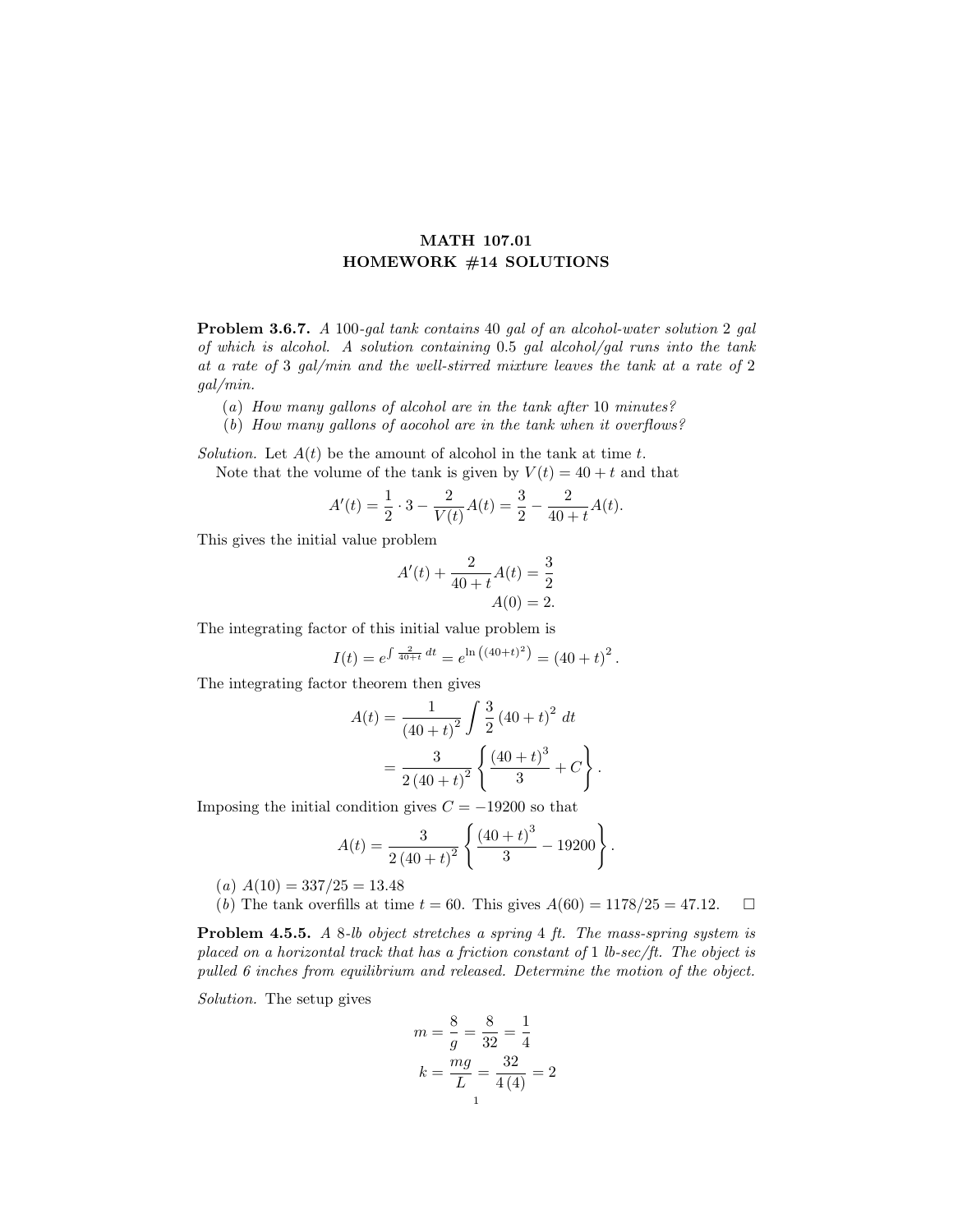$$
f = 1
$$

$$
s(0) = \frac{1}{2}
$$

$$
s'(0) = 0.
$$

The initial value problem is then

$$
\frac{1}{4}s'' + s' + 2s = 0
$$

$$
s(0) = \frac{1}{2}
$$

$$
s'(0) = 0.
$$

The characteristic polynomial is

$$
p(\lambda) = \frac{1}{4}\lambda^2 + \lambda + 2 = \frac{1}{4}(\lambda + (2 + 2i))(\lambda + (2 - 2i)).
$$

The solution is then

$$
s(t) = e^{-2t} (c_1 \cos 2t + c_2 \sin 2t).
$$

Imposing the initial conditions gives  $c_1 = c_2 = 1/2$ . Hence the solution is

$$
s(t) = \frac{1}{2}e^{-2t} (\cos 2t + \sin 2t).
$$

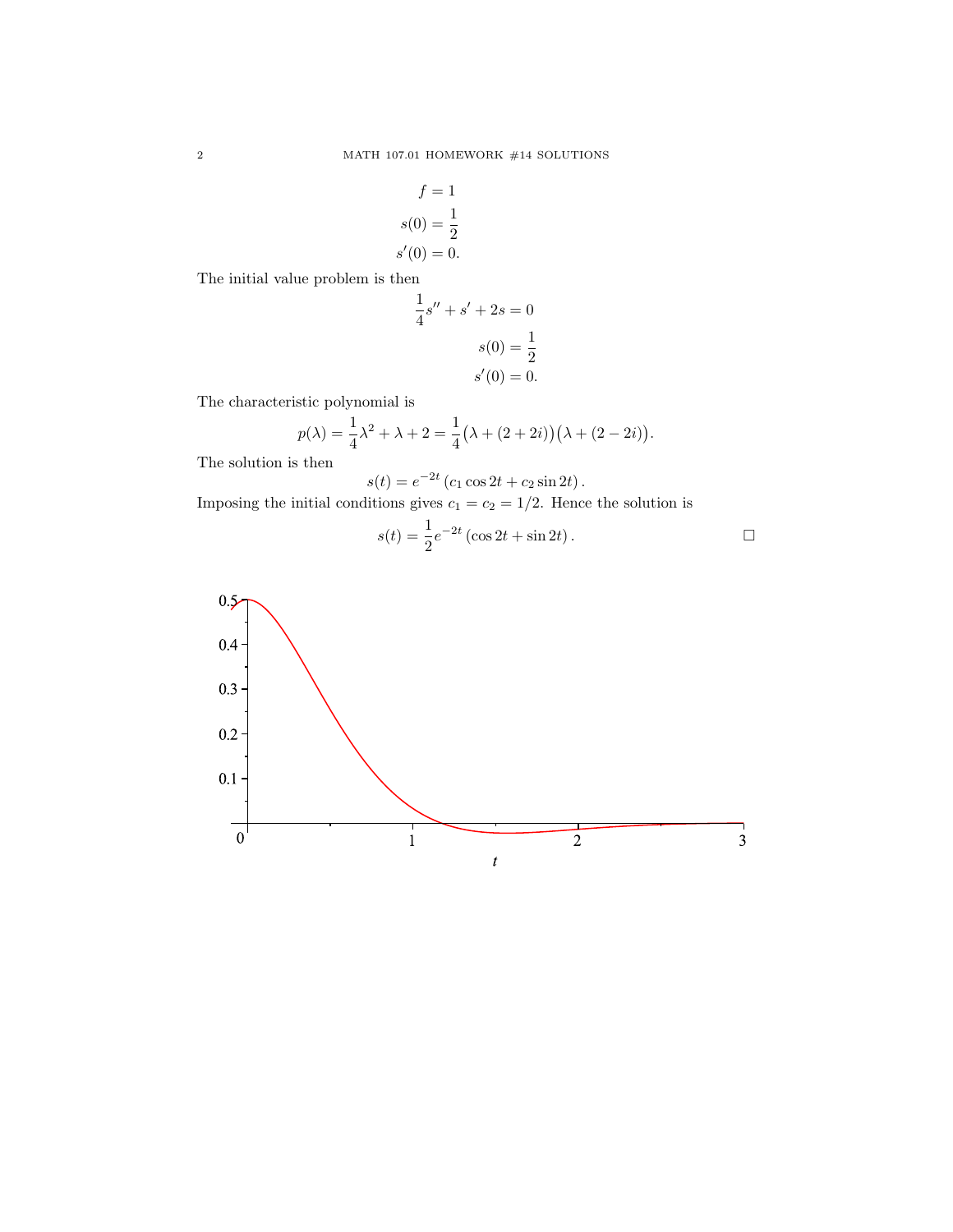Problem 4.5.6. A 5-kg mass stretches a spring 25 cm. The mass-spring system is hung vertically in a tall tank filled with oil offering a resistance to the motion of 40 kg/sec. The object is pulled 25 cm from rest and given an initial velocity of 50 cm/sec. Determine the motion of the object.

Solution. The setup gives

$$
m = 5
$$
  
\n
$$
k = \frac{mg}{L} = \frac{(5)(10)}{1/4} = 200
$$
  
\n
$$
f = 40
$$
  
\n
$$
s(0) = 25
$$
  
\n
$$
s'(0) = 0.
$$

The initial problem is then

$$
5s'' + 40s' + 200s = 0
$$

$$
s(0) = 25
$$

$$
s'(0) = 0.
$$

The characteristic polynomial is

$$
p(\lambda) = 5\lambda^2 + 40\lambda + 200
$$

which has roots  $\lambda = -4 + 2i$ 6 and  $\lambda = -4 + 2i$ 6. The solution is then

$$
s(t) = e^{-4t} \left( c_1 \cos 2\sqrt{6}t + c_2 \sin 2\sqrt{6}t \right).
$$

Imposing the initial conditions gives  $c_1 = 1/4$  and  $c_2 =$ 6/8. Hence the solution is √

$$
s(t) = e^{-4t} \left( \frac{1}{4} \cos 2\sqrt{6}t + \frac{\sqrt{6}}{8} \sin 2\sqrt{6}t \right).
$$

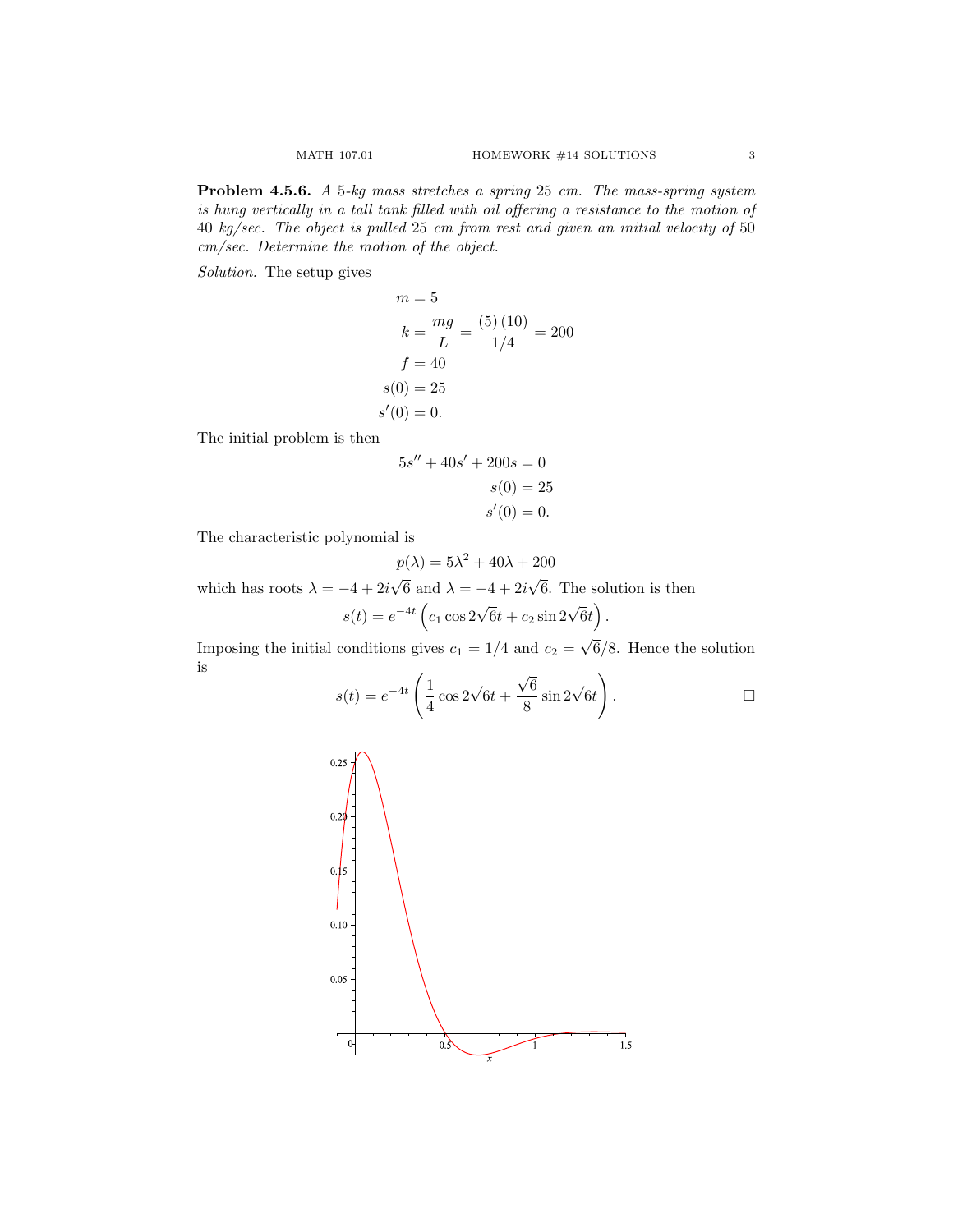Problem 4.5.7. A 2-kg mass stretches a spring 1 m. This mass is hung vertically on the spring and then a shock absorber is attached that exerts a resistance of 14 kg/sec to motion. Determine the motion of the mass if it is pulled down 3 m and then released.

Solution. The setup gives

$$
m = 2
$$
  
\n
$$
k = \frac{mg}{L} = \frac{2(10)}{1} = 20
$$
  
\n
$$
f = 14
$$
  
\n
$$
s(0) = 3
$$
  
\n
$$
s'(0) = 0.
$$

The initial value problem is then

$$
2s'' + 14s' + 20s = 0
$$

$$
s(0) = 3
$$

$$
s'(0) = 0.
$$

The characteristic polynomial is

$$
p(\lambda) = 2\lambda^{2} + 14\lambda + 20 = 2(\lambda + 2)(\lambda + 5).
$$

The solution is then

$$
s(t) = c_1 e^{-2t} + c_2 e^{-5t}.
$$

Imposing the initial conditions gives  $c_1 = 5$  and  $c_2 = -2$ . Hence the solution is

$$
s(t) = 5e^{-2t} - 2e^{-5t}.
$$

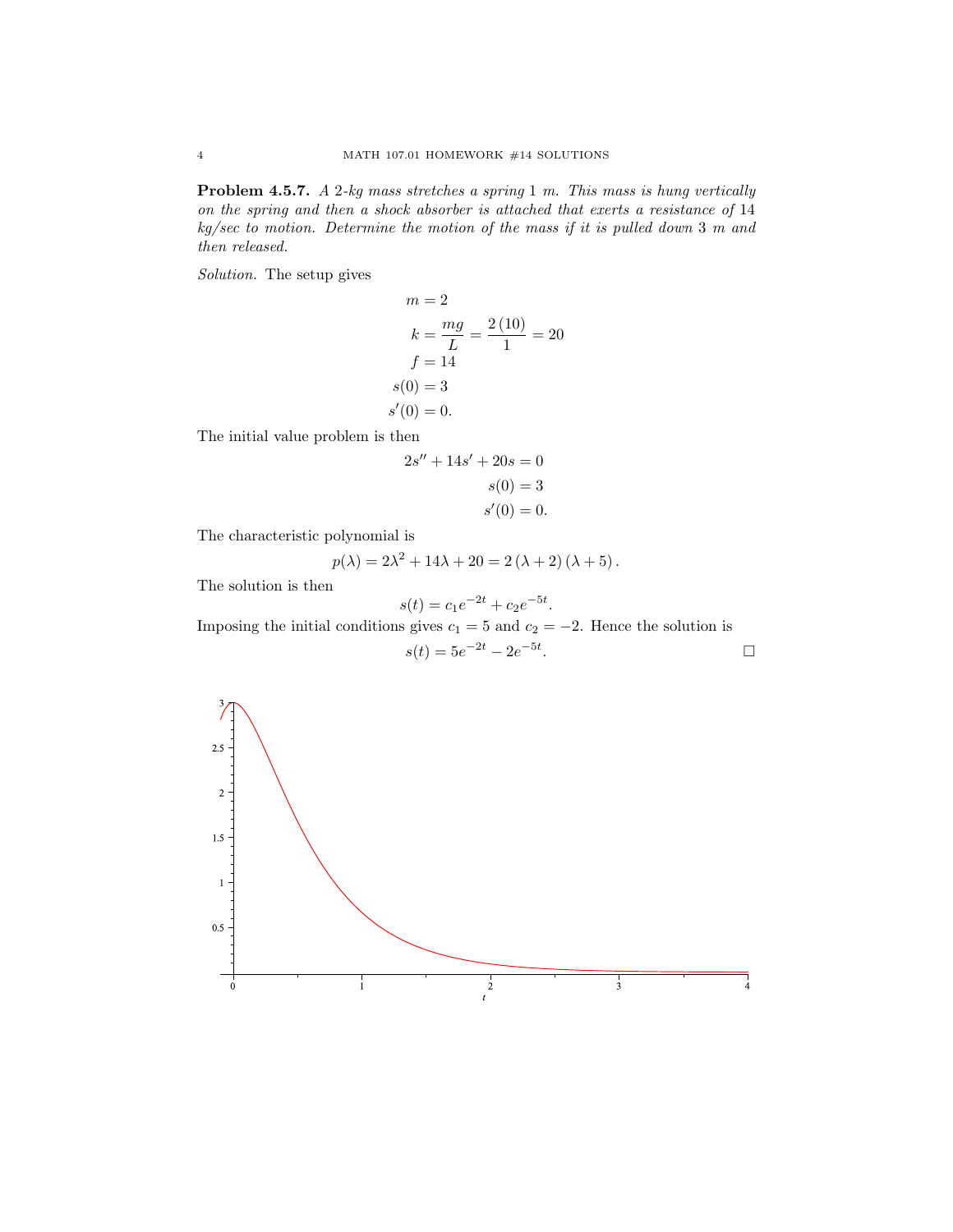Problem 4.5.8. A 3-lb object stretches a spring 4 in. The mass-spring system is hung vertically and air offers a resistance to the motion of the object of 12 lb-sec/ft. The object is pushed up 3 inches from rest and given an initial velocity of 6 in/sec. Determine the motion of the object.

Solution. The setup gives

$$
m = \frac{3}{32}
$$
  
\n
$$
k = \frac{mg}{L} = \frac{3}{4/12} = 9
$$
  
\n
$$
f = 12
$$
  
\n
$$
s(0) = -\frac{1}{4}
$$
  
\n
$$
s'(0) = \frac{1}{2}.
$$

This gives the initial value problem

$$
\frac{3}{32}s'' + 12s' + 9s = 0
$$

$$
s(0) = \frac{1}{4}
$$

$$
s'(0) = -\frac{1}{2}.
$$

The characteristic polynomial is

$$
p(\lambda)=\frac{3}{32}\lambda^2+12\lambda+9=\frac{3}{32}\left(\lambda-\left(64-20\sqrt{10}\right)\right)\left(\lambda+\left(64+20\sqrt{10}\right)\right).
$$

The solution is then

$$
s(t) = c_1 e^{\left(-64 + 20\sqrt{10}\right)t} + c_2 e^{-\left(64 + 20\sqrt{10}\right)t}.
$$

Imposing the initial conditions gives  $31\sqrt{10} +$ 

$$
c_1 = -\frac{31\sqrt{10} + 100}{800}
$$
,  $c_2 = \frac{31\sqrt{10} - 100}{800}$ .

Hence the solution is  $31\sqrt{ }$ 

$$
s(t) = -\frac{31\sqrt{10} + 100}{800}e^{(-64 + 20\sqrt{10})t} + \frac{31\sqrt{10} - 100}{800}e^{-(64 + 20\sqrt{10})t}.
$$

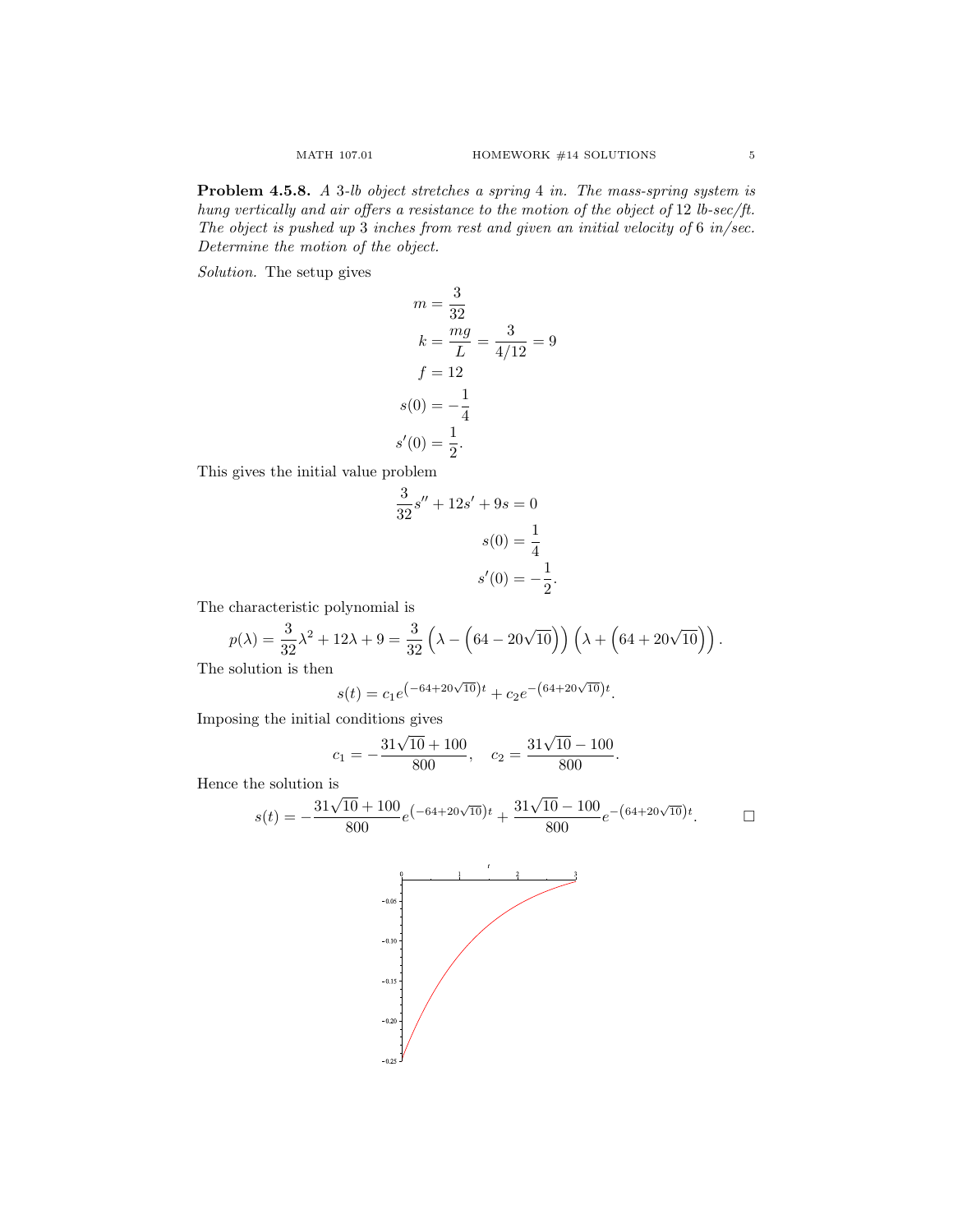Problem 4.5.11. Solve Problem 4.5.5 when an external force of  $2 \cos 2t$  is applied to the system.

Solution. This is the initial value problem

$$
\frac{1}{4}s'' + x' + 2s = 2\cos 2t
$$

$$
s(0) = \frac{1}{2}
$$

$$
s'(0) = 0.
$$

Since  $\lambda = 2 + 2i$  is a root of the characteristic polynomial, the solution is of the form  $2t$ 

$$
s(t) = e^{-2t} (c_1 \cos 2t + c_2 \sin 2t) + A \cos 2t + B \sin 2t.
$$

Imposing the initial conditions and comparing coefficients gives  $c_1 = 1/10$ ,  $c_2 =$  $-7/10$ ,  $A = 2/5$ , and  $B = 4/5$ . Hence the solution is

$$
s(t) = e^{-2t} \left( \frac{1}{10} \cos 2t - \frac{7}{10} \sin 2t \right) + \frac{2}{5} \cos 2t + \frac{4}{5} \sin 2t.
$$